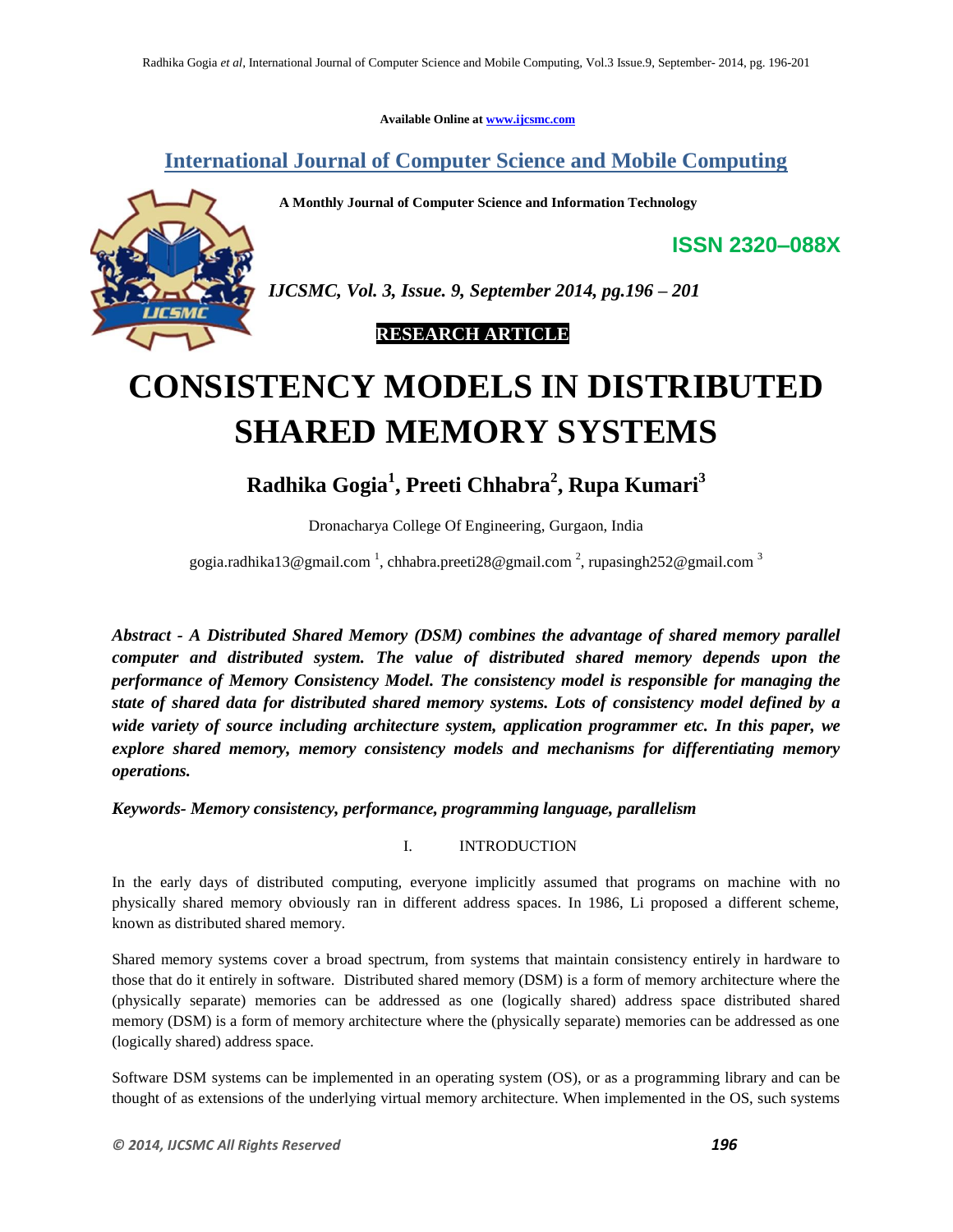are transparent to the developer; which means that the underlying [distributed memory](http://en.wikipedia.org/wiki/Distributed_memory) is completely hidden from the users. Software DSM systems also have the flexibility to organize the shared memory region in different ways. The page based approach organizes shared memory into pages of fixed size.

[Shared memory](http://en.wikipedia.org/wiki/Shared_memory) architecture may involve separating memory into shared parts distributed amongst nodes and main memory; or distributing all memory between nodes.

*A. ON-CHIP MEMORY*

Although most computers have an external memory, self-contained chips containing a CPU and all the memory also exist. Such chips are produced by the millions, and are widely used in cars, appliances, and even toys. In this design, the CPU portion of the chip has address and data lines that directly connect to the memory portion.



Fig.1 Single-Chip Computer Microprocessor

# *B. BUS BASED MULTIPROCESSOR*

A bus is a collection of parallel wires having connection between CPU and memory, some holding the address the CPU wants to read or write, some for sending or receiving data, and the rest for controlling the transfers. This bus is on-chip, but in most systems, buses are external and are used to connect printed circuit boards containing CPUs, memories, and I/O controllers. On a desktop computer, the bus is typically etched onto the main board (the parentboard), which holds the CPU and some of the memory, and into which I/O cards are plugged. On minicomputers the bus is sometimes a flat cable that wends its way among the processors, memories, and I/O controllers.



Fig.2 A Bus based Multiprocessor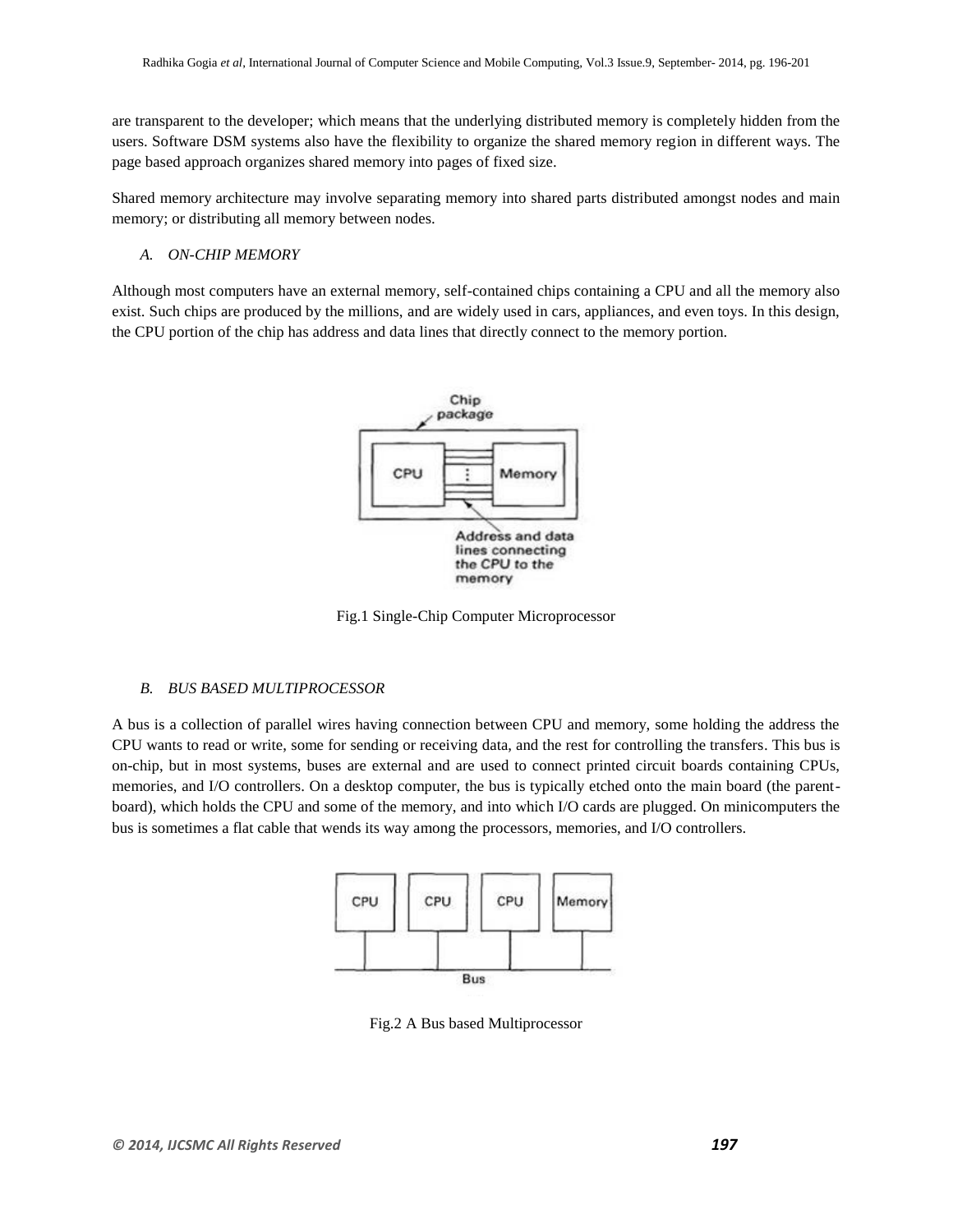#### *C. RING BASED MULTIPROCESSOR*

In this, a single address space is divided into a private part and a shared part. The private part is divided up into regions so that each machine has a piece for its stacks and other unshared data and code. The shared part is common to all machines (and distributed over them) and is kept consistent by a hardware protocol roughly similar to those used on bus-based multiprocessors. Shared memory is divided into 32-byte blocks, which is the unit in which transfers between machines take place.



Fig.3 Ring based multiprocessors having six CPU

# *D. NUMA MULTIPROCESSOR*

It is a non-uniform memory access. A NUMA machine has a single virtual address space that is visible to all CPUs. When any CPU writes a value to location a, a subsequent read of a by a different processor will return the value just written.

On a NUMA machine, access to a remote memory is much slower than access to a local memory, and no attempt is made to hide this fact by hardware caching. The ratio of a remote access to a local access is typically 10:1, with a factor of two variations either way not being unusual. Thus a CPU can directly execute a program that resides in a remote memory, but the program may run an order of magnitude slower than it would have had it been in local memory.

#### *Properties of NUMA Multiprocessors:*

NUMA machines have three key properties that are of concern to us:

- 1. Access to remote memory is possible.
- 2. Accessing remote memory is slower than accessing local memory.
- 3. Remote access times are not hidden by caching.

## II. MEMORY CONSISTENCY MODEL

The memory consistency model of a shared-memory multiprocessor provides a formal specification of how the memory system will appear to the programmer, eliminating the gap between the behavior expected by the programmer and the actual behavior supported by a system.

A consistency model is essentially a contract between the software and the memory. It says that if the software agrees to obey certain rules, the memory promises to work correctly. This model determines the order in which memory operations will appear to execute to the programmer. It affects the process of writing parallel programs and forms an integral part of the entire system design including the architecture, the compiler, and the programming language.

Its specification is required for every level at which an interface is defined between the programmer and the system. At the machine code interface, the memory model specification affects the designer of the machine hardware and the programmer who writes or reasons about machine code. At the high level language interface, the specification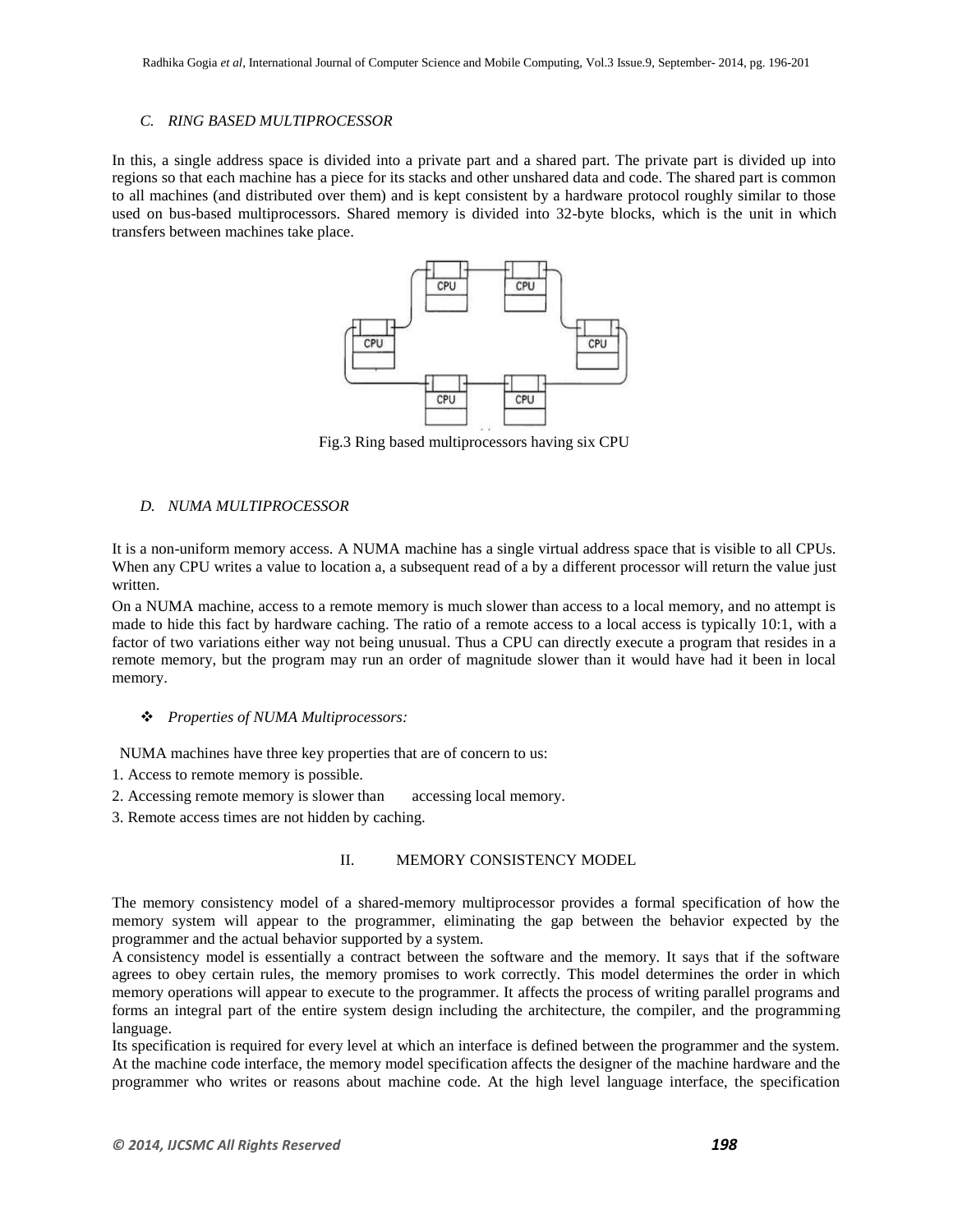affects the programmers who use the high level language and the designers of both the software that converts highlevel language code into machine code and the hardware that executes this code.

#### *A. STRICT CONSISTENCY*

The most stringent consistency model is called strict consistency. It is defined by the following condition: "Any read to a memory location x returns the value stored by the most recent write operation to x."

To understand this consistency, take an example: In Fig.4,consider two processes P1 and P2. The operations done by each process are shown horizontally, with time increasing to the right. Straight lines separate the processes. The symbols  $W(x)$  and  $R(y)$ b mean that a write to x with the value a and a read from y returning b have been done, respectively.

 $P_1$  does a write to location x, storing the value 1. Later,  $P_2$  reads x and sees the 1and this behavior is correct for a strictly consistent memory.

Fig.4 Strictly Consistency Memory

#### *B. SEQUENTIAL CONSISTENCY*

It is the most intuitive model greatly restricts the use of many performance optimizations commonly used by uniprocessor hardware and compiler designers, thereby reducing the benefit of using a multiprocessor.

A multiprocessor system is sequentially consistent if the result of any execution is the same as if the operations of all the processors were executed in some sequential order, and the operations of each individual processor appear in this sequence in the order specified by its program.

There are two aspects to sequential consistency:

1) Maintaining program order among operations from individual processors

2) Maintaining a single sequential order among operations from all processors.

The latter aspect makes it appear as if a memory operation executes atomically or instantaneously with respect to other memory operations.

Example for sequential consistency:

| Initially $Flag1 = Flag2 = 0$ |                   |
|-------------------------------|-------------------|
| $Flag1 = 1$                   | $Flag2 = 1$       |
| if (Flag2 = $=$ 0)            | if (Flag1 = $0$ ) |
| critical section              | critical section  |

#### *C. CAUSAL CONSISTENCY*

The causal consistency model represents a weakening of sequential consistency in that it makes a distinction between events that are potentially causally related and those that are not.

For a memory to be considered causally consistent, it is necessary that the memory obey the following condition:

Writes that are potentially causally related must be seen by all processes in the same order. Concurrent writes may be seen in a different order on different machines.

Example: Consider an event sequence that is allowed with a causally consistent memory in Fig.5, but which is forbidden with a sequentially consistent memory or a strictly consistent memory. The thing to note is that the writes  $W(x)$ 2 and  $W(x)$ 3 are concurrent, so it is not required that all processes see them in the same order. If the software fails when different processes see concurrent events in a different order, it has violated the memory contract offered by causal memory.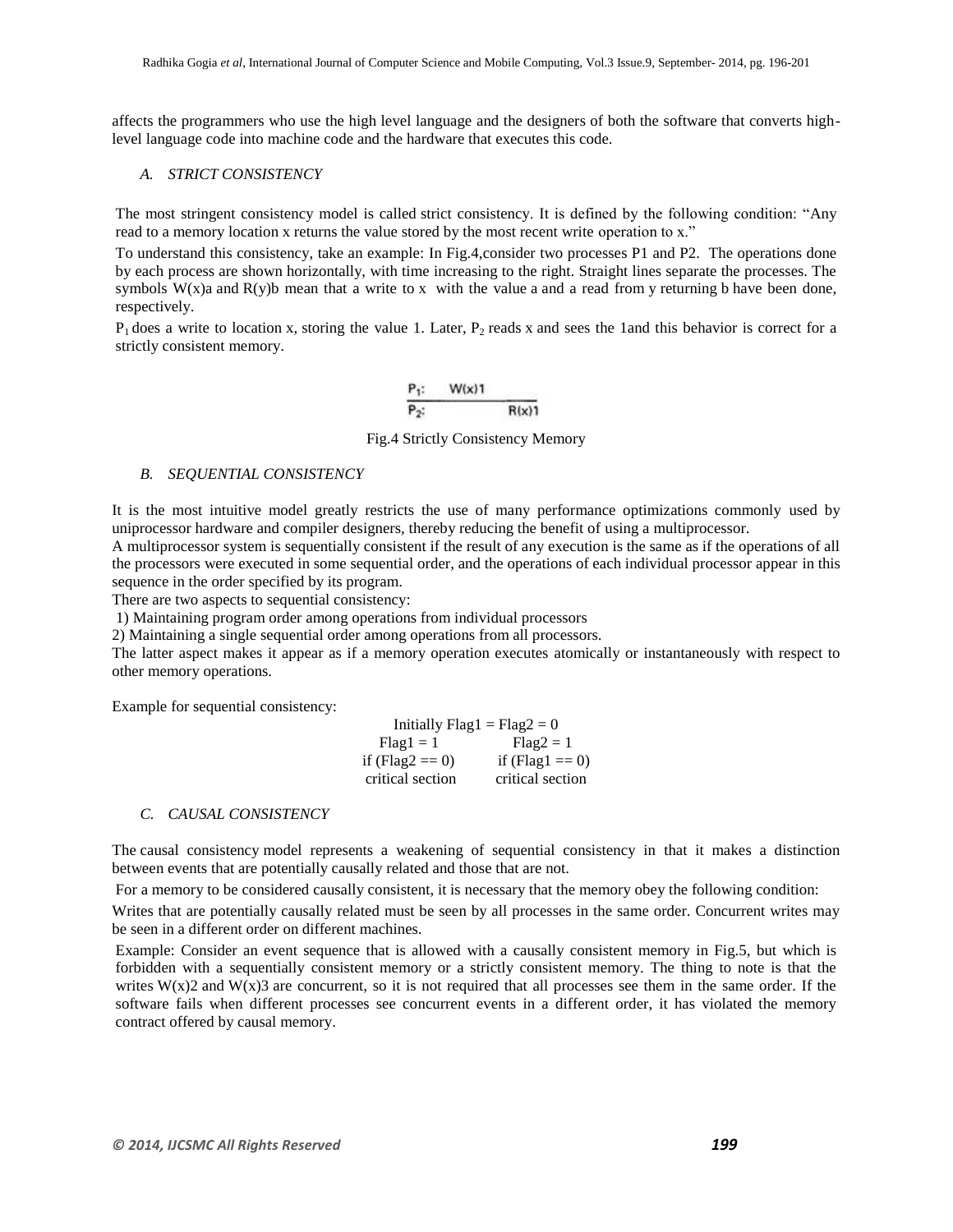| $P_1$ :<br>W(x)1 |       |       | W(x)3 |          |                                                          |
|------------------|-------|-------|-------|----------|----------------------------------------------------------|
| $P_2$ :          | R(x)1 | W(x)2 |       |          |                                                          |
| $P_3$ :          | R(x)1 |       |       | $R(x)$ 3 | R(x)2                                                    |
| P.:              | R(x)1 |       |       | R(x)2    | R(x)3                                                    |
|                  |       |       |       |          | Fig. 5 Sequence of events for causally consistent memory |

# *D. PRAM CONSISTENCY AND PROCESSOR CONSISTENCY*

It is defined by following condition: Writes done by a single process are received by all other processes in the order in which they were issued, but writes from different processes may be seen in a different order by different processes.

| R(x)1 W(x)2 |             |
|-------------|-------------|
|             | R(x)1 R(x)2 |
|             | R(x)2 R(x)1 |

Fig.6 Sequence of events for PRAM consistency

PRAM consistency is interesting because it is easy to implement. It says that there are no guarantees about the order in which different processes see writes, except that two or more writes from a single source must arrive in order, as though they were in a pipeline. In this model all writes generated by different processes are concurrent.

Processor consistency is close enough to pram consistency in such a way that some authors have regarded them as being effectively the same. It is also known as Goodman's model.

#### *E. WEAK CONSISTENCY*

This model is defined by stating the following properties:

1. Accesses to synchronization variables are sequentially consistent.

2. No access to a synchronization variable is allowed to be performed until all previous writes have completed everywhere.

3. No data access (read or write) is allowed to be performed until all previous accesses to synchronization variables have been performed.

|         | $P_1$ : W(x)1 W(x)2 S |  |               |  |
|---------|-----------------------|--|---------------|--|
| $P_2$ : |                       |  | R(x)1 R(x)2 S |  |
| $P_{3}$ |                       |  | R(x)2 R(x)1 S |  |

Fig.7 Sequence of events for weak consistency

### *F. RELEASE CONSISTENCY*

This model provide access which are used to tell the memory system that a critical region is about to be entered. Release accesses say that a critical region has just been exited. These accesses can be implemented either as ordinary operations on special variables or as special operations. In either case, the programmer is responsible for putting explicit code in the program telling when to do them.

For example- By calling library procedures such as acquire and release or procedures such as enter\_critical\_region andleave\_critical\_region.

There are two flavors of release consistency that differ based on the program orders they maintain among special operations. The first flavor maintains sequential consistency among special operations (RCsc), while the second flavor maintains processor consistency among such operations (RCpc).